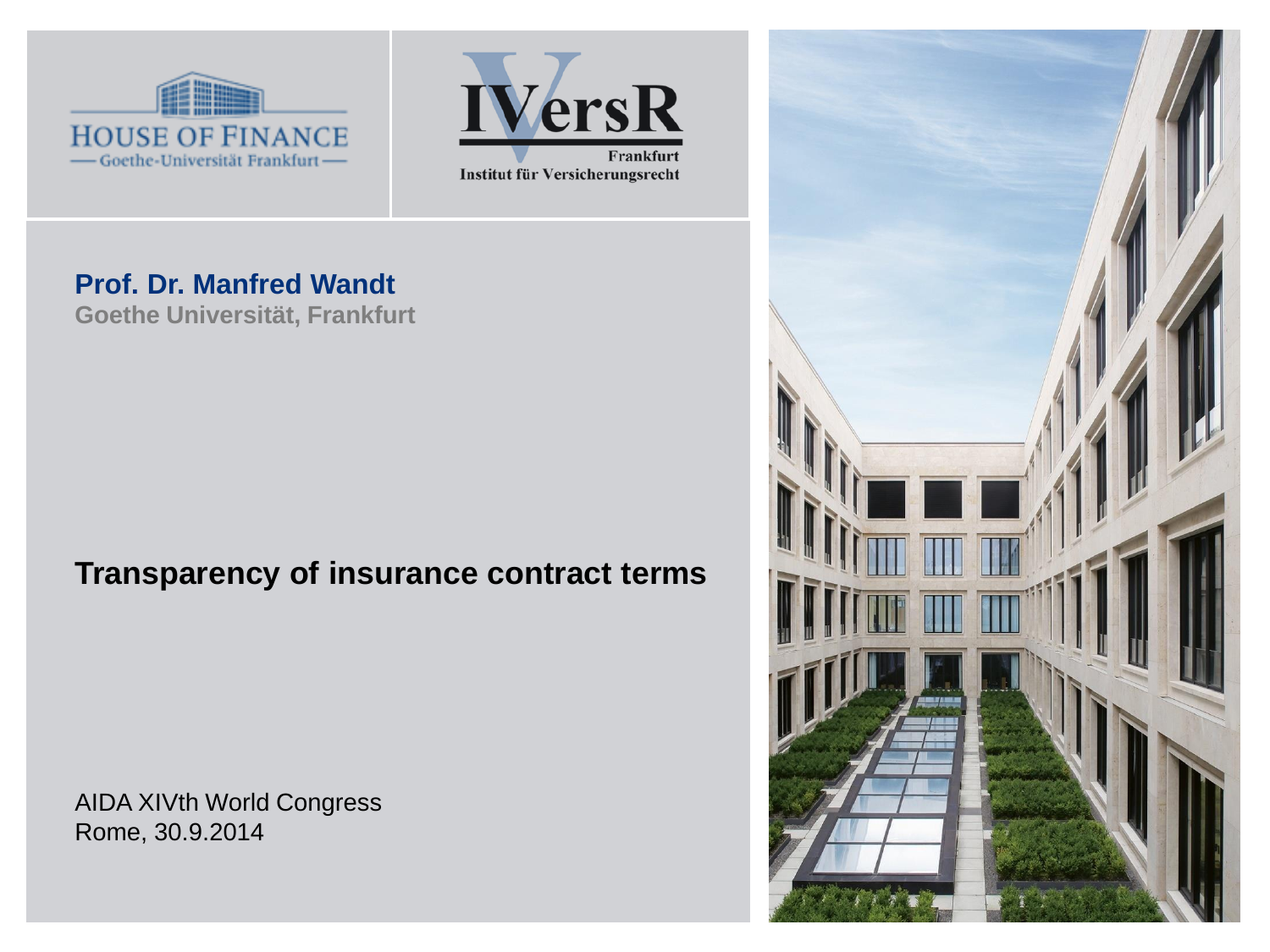# Agenda

- **1. Introduction**
- **2. Requirement of a regulatory ex-ante approval of GCI**
- **3. Mandatory contract terms**
- **4. Formal requirements**
- **5. Standard terms as part of the contract (esp. date of issuing the written GCI)**
- **6. Interpretation of GCI**
- **7. Requirements on transparency of GCI**
- **8. Conclusion**

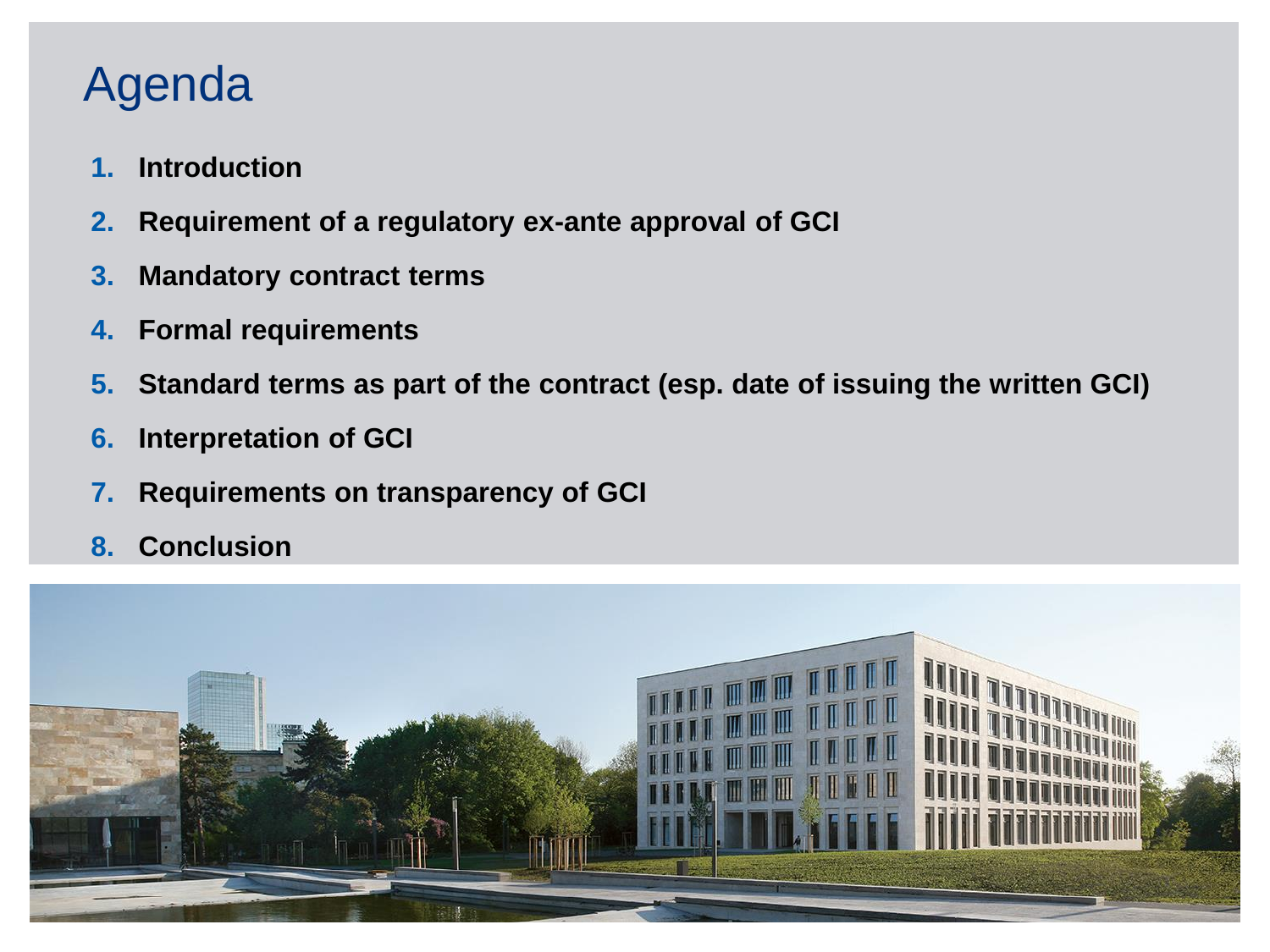### **Transparency of standard terms: economic importance and legal development**

- **»***terms which have not been individually negotiated***«** (PEICL) are the legal heart of an insurance contract within a b2c transaction
- **economic importance:** standard terms define the main subject matter of the contract (insured event / extent of coverage)
- transparency of GSI is an important aspect of strengthening consumer protection
	- EU: the standard of transparency has been continuously enlarged
	- **Common law countries:** 
		- **general contract law applies;**
		- specific rules are subject to the Insurance Supervision Law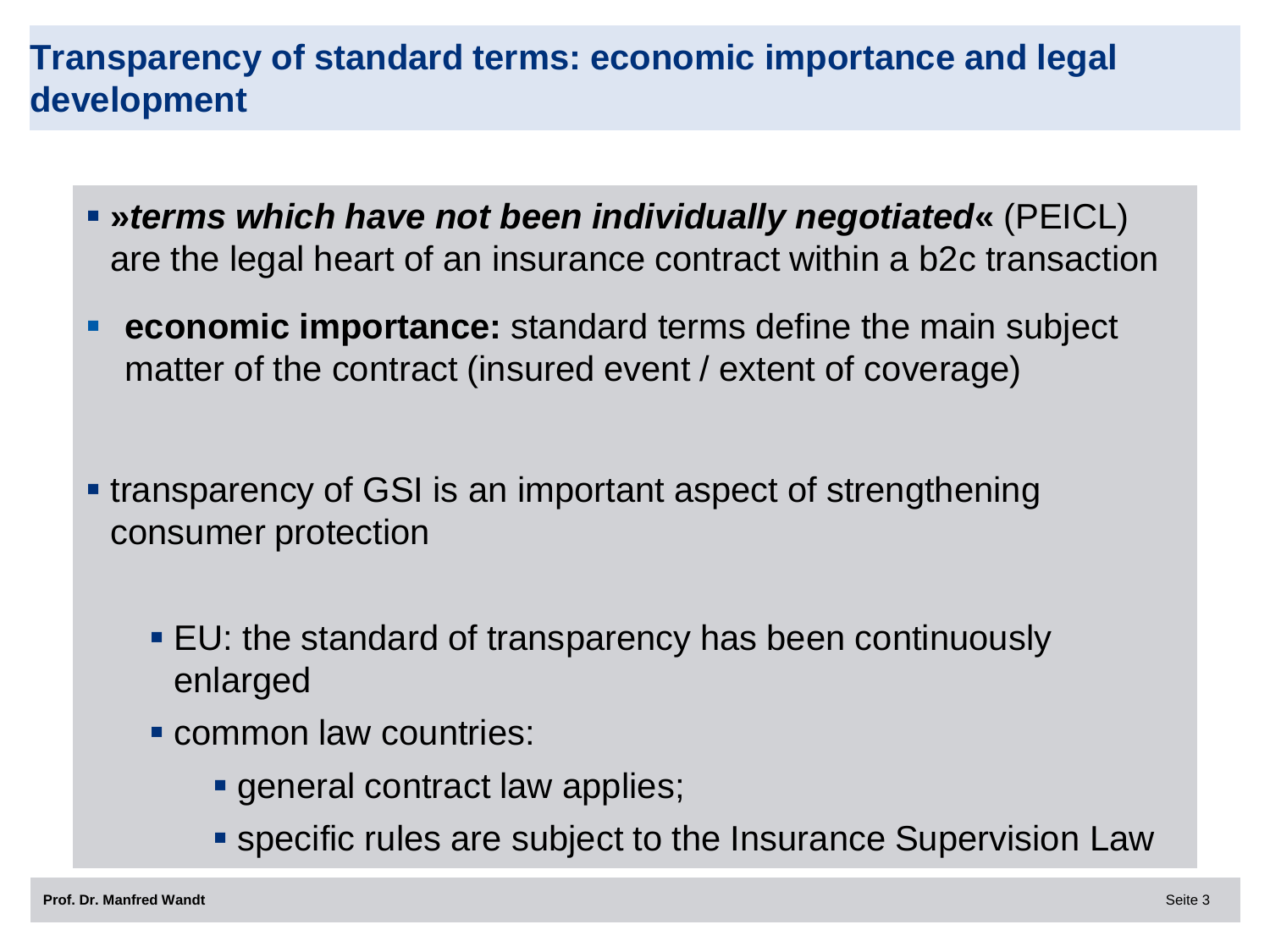### **The overall legal framework concerning transparency of contract**

Transparency of contract is mainly achieved by:

- pre-contractual duties of the insurer to give **information and advise**;
- **formal** requirements (constitutive for the conclusion of the contract);
- **requirements on the design of information and of GCI;**
- transparency requirements for the **content** of GCI;
- **requirements for the inclusion** of GCI in the contract (esp. date of issuing);
- duties to **inform** after the conclusion of the contract;
- **the methods of interpreting GCI, esp.:** 
	- principle of restriction; *contra proferentem* rule
- **judicial control**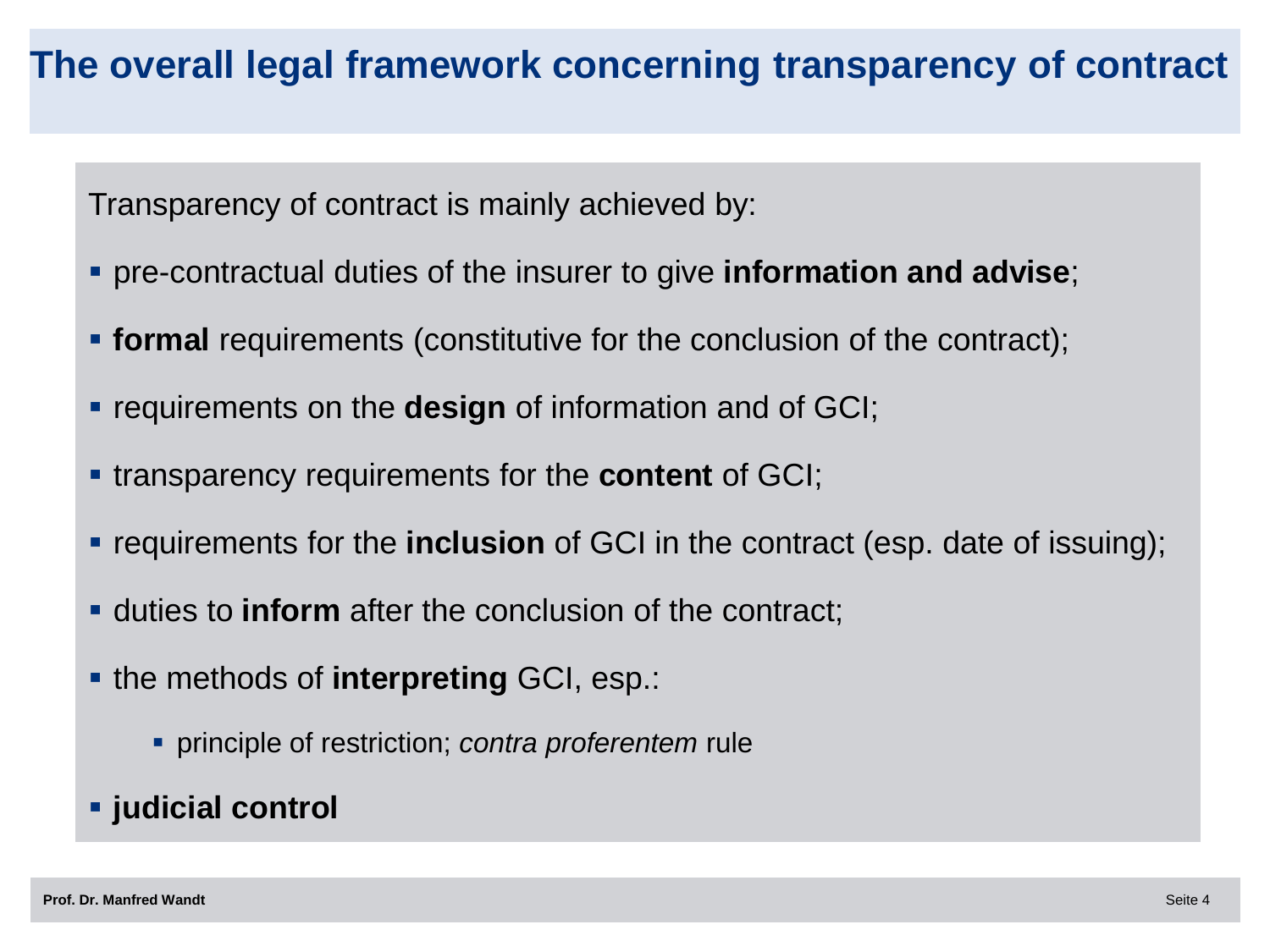# **Requirement of a regulatory ex-ante approval of GCI**

Worldwide, many countries: **regulatory ex-ante approval** 

- all GCI (e.g. Japan, Singapore, Turkey)
- only GCI for **certain insurance contracts** (e.g. Switzerland: occupational pension schemes or supplementary health insurance)

### $EU$

- requirement of ex-ante approval of GCI has been abolished since the deregulation of the insurance sector in 1994
- Member States may impose an obligation on the insurer to submit the GCI for health insurance and compulsory insurances to the supervisory authority before using them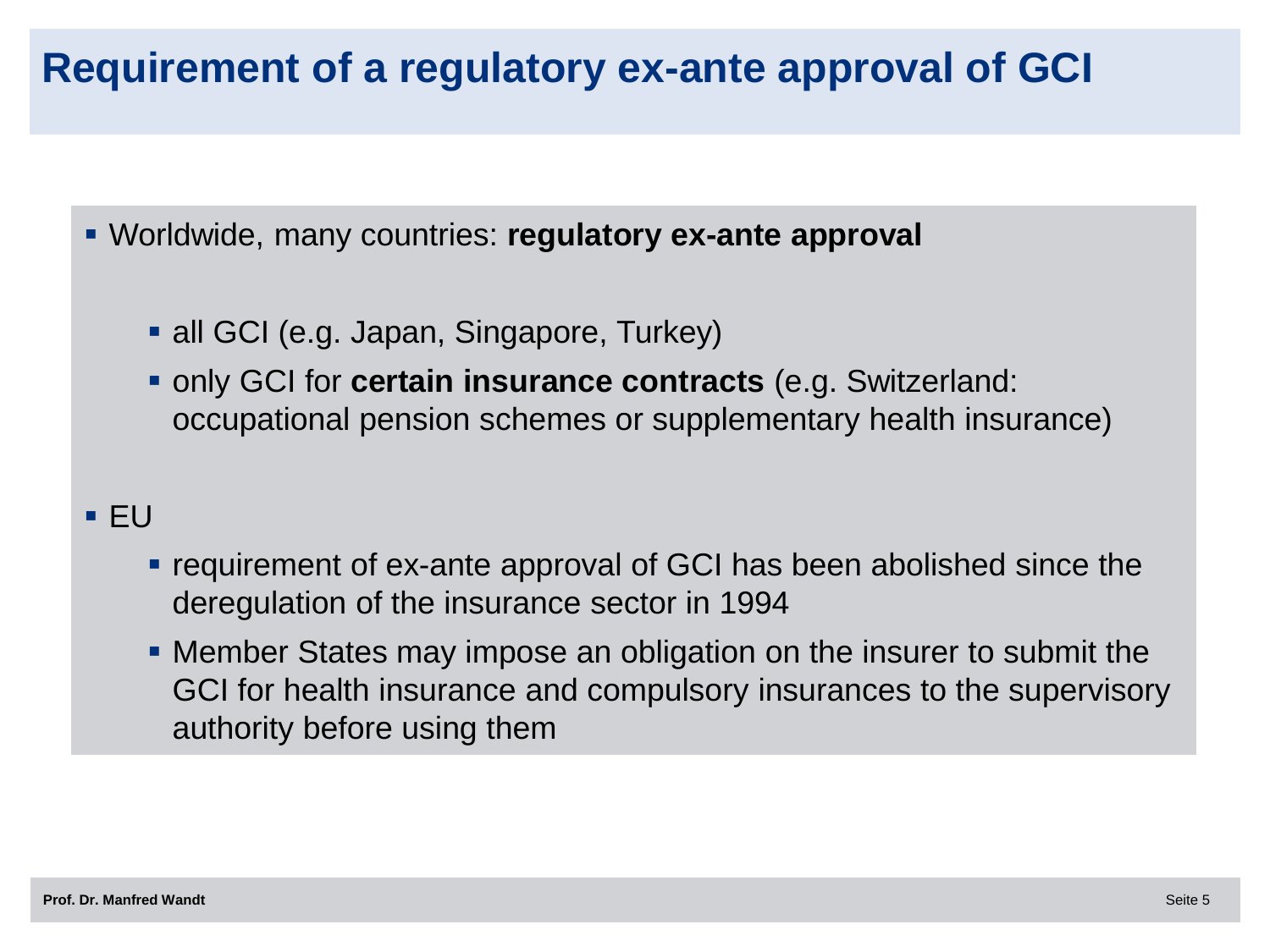# **Mandatory policy provisions / contract terms**

- directly by mandatory provisions (e. g. Belgian law requires that life insurances must contain a large number of mandatory policy provisions)
- indirectly by mandatory provisions, according to which a definite legal consequence / a specific issue is not agreed upon, except it is clearly said in the contract / policy (e.g. France, Greece, Switzerland).
- **Example 3** insurance supervision law often provides for mandatory provisions on the content of general contract terms (e.g. Germany, Poland).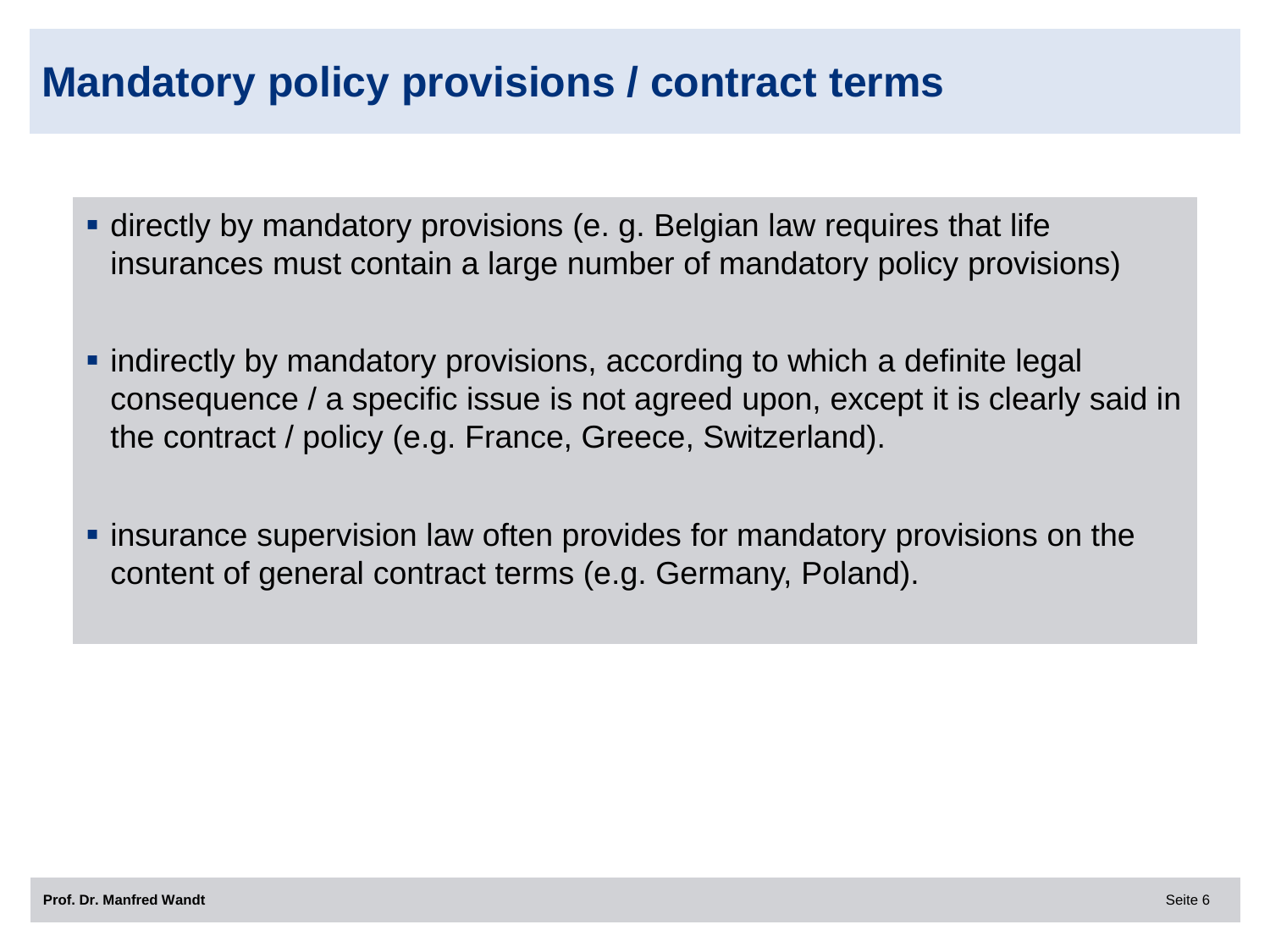### **Formal requirements**

There are significant **differences in detail** between the national legal systems:

- only a few countries require a written form for the **conclusion of the contract** (e.g. Bulgaria; Hungary relating to life insurance contracts)
- some jurisdictions require written form only as **part of the law of evidence**  (e.g. Austria, Belgium, France, Greece, Italy)
- some jurisdictions explicitly require that the **terms of consumer contracts**  must be in writing (e.g. Brazil, South Korea, Turkey)
- **Article 2:301 PEICL (Manner of Conclusion)** expressly states that an insurance contract shall not be required to be concluded or evidenced in writing nor subject to any other requirement as to form. The contract may be proved by any means, including oral testimony.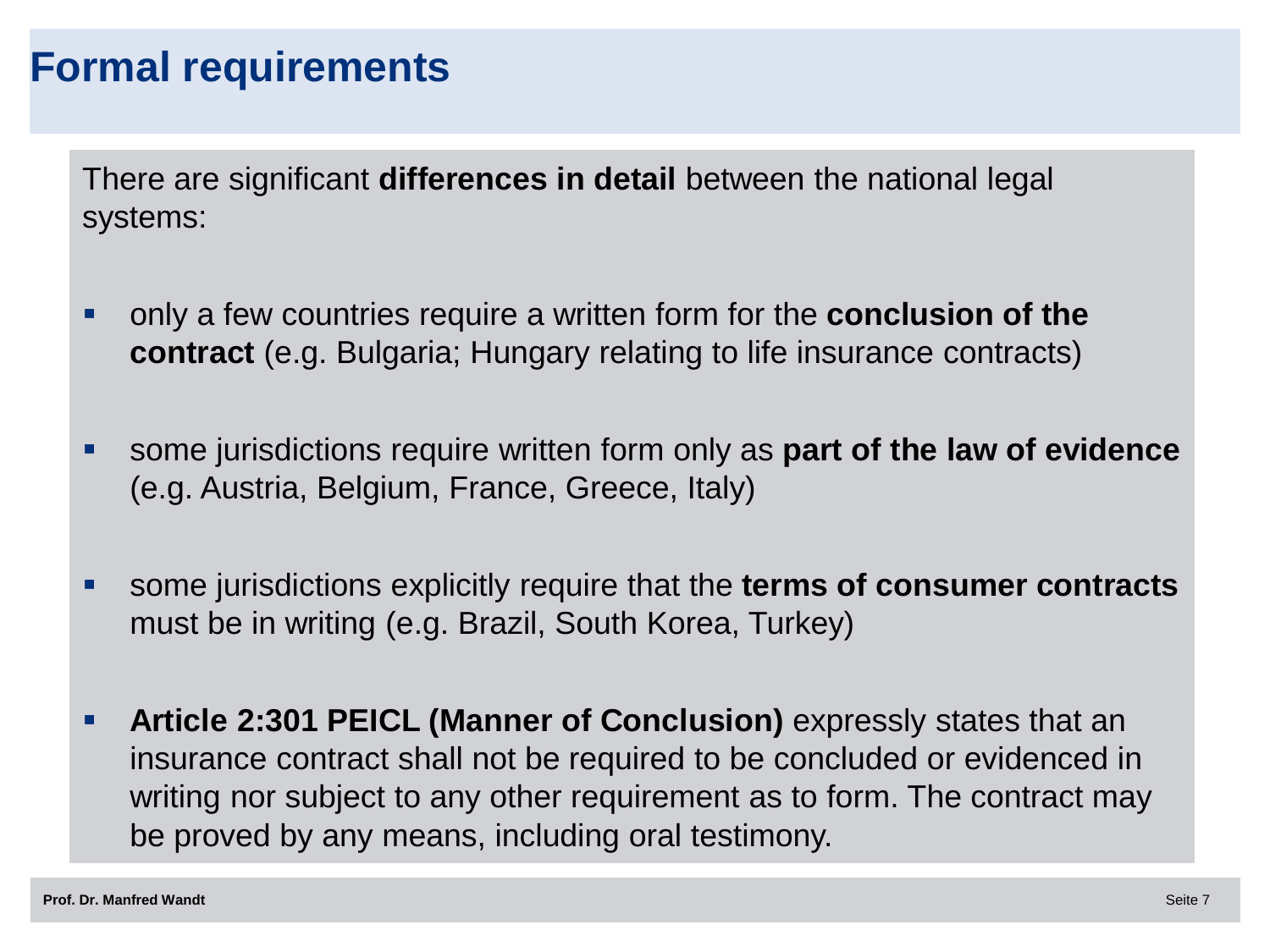# **Standard terms as part of the contract (esp. date of issuing the written GCI)**

- most countries require that GCI are issued **before** the conclusion of the contract
- some countries allow to transmit GCI **together with the policy** to the policyholder during **or after the conclusion of the contract**, esp.
	- in case of an oral agreement
	- waiver of pre-contractual information
	- waiver of issuing the GCI on concluding the contract
- **New Zealand:** it is assumed that both parties contract on the basis of the insurer's standard policy terms.
- **Taiwan:** a period of no less than 30 days must be given to consumers to review the contents of all terms and conditions before the conclusion of the contract. Otherwise GSI shall not be part of the contract, but consumers may propose that the terms and conditions make up the content of the standard contract.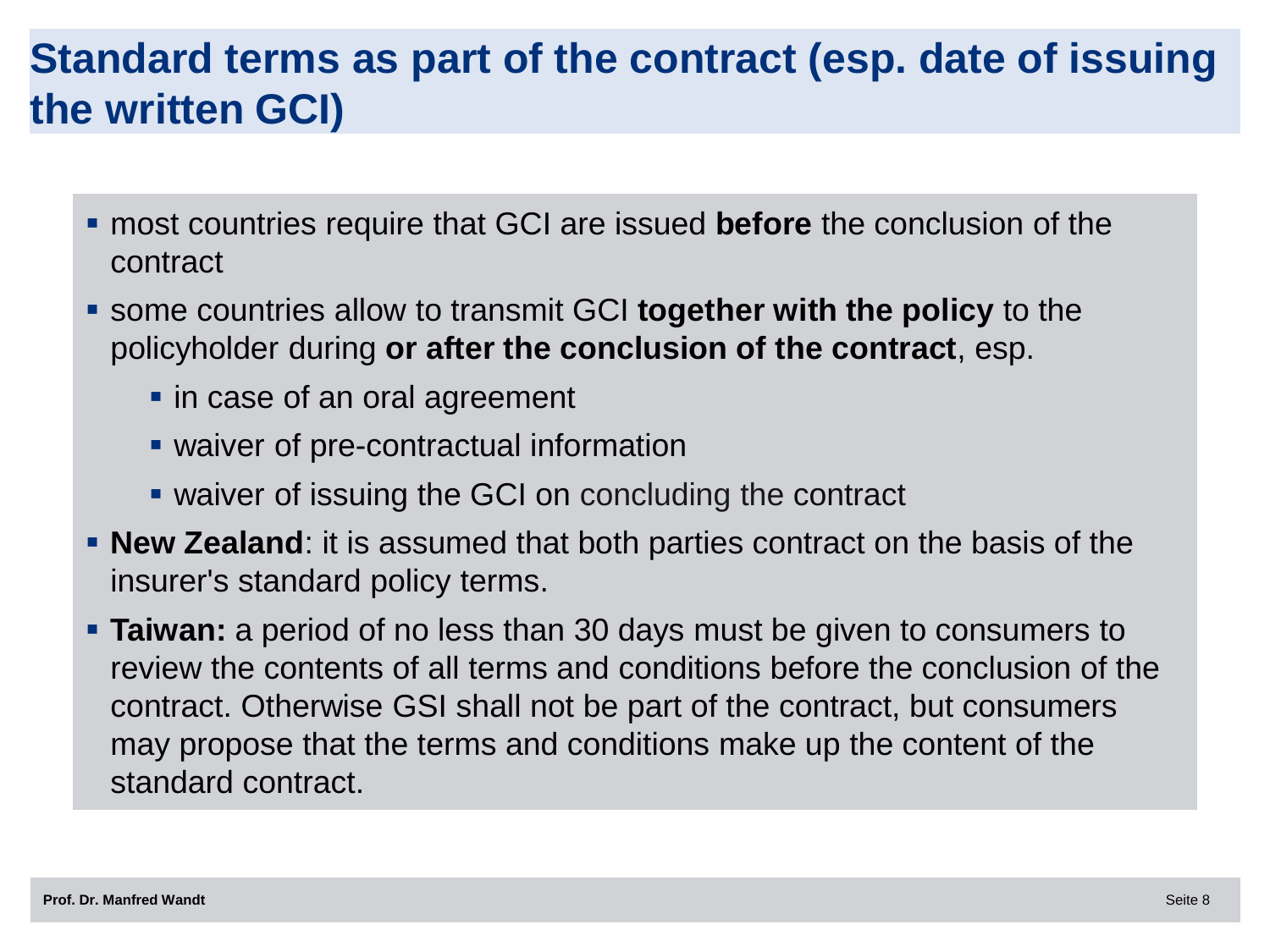## **Standard terms as part of the contract (esp. date of issuing the written GCI)**

### **Unexpected terms:**

- a surprising (unexpected) term do not form part of the contract (e.g. France, Germany, Hong Kong, Switzerland)
- Sec. 305c para. 1 German BGB
	- **F** if the clause is unexpected from the point of view of a reasonable contractual partner, in particular with regard to all the circumstances attending the conclusion of the contract
	- According to case law: if the particular term is "hidden" between the terms and conditions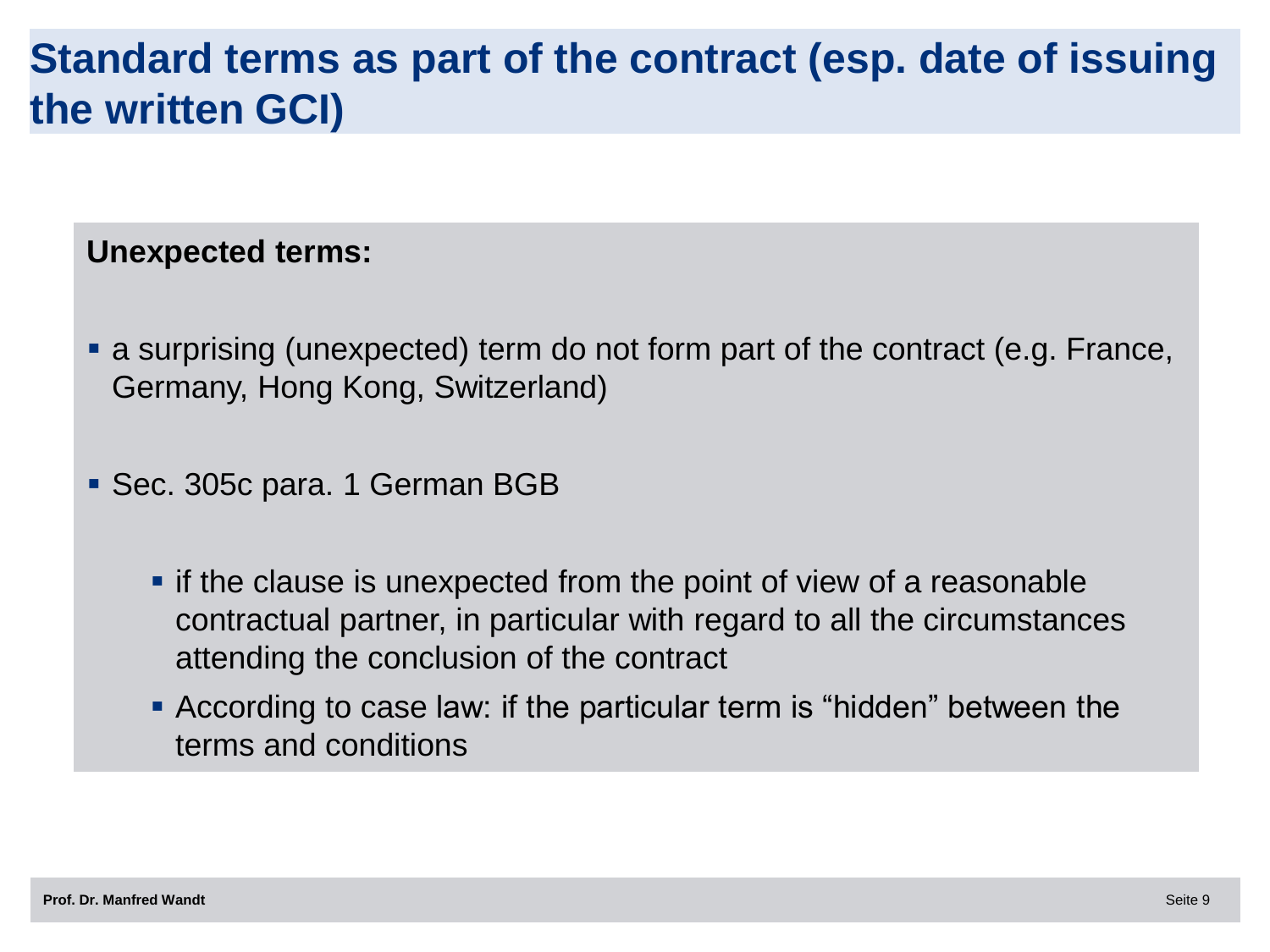### **Interpretation of GCI**

Interpretation is generally based on the **intention of the contracting parties**. However:

- Most common-law jurisdictions start contractual interpretation from an objective point of view.
- **In contrast, many EU member states follow a subjective standard of** interpretation.
- If is rightly stated in scholarly literature that the results are regularly identical.
- standard terms are construed from the **view of an average policyholder** without any legal knowledge (e.g. Belgium, Germany, Greece).
	- Brazilian Consumer Code : **a prompt and easy understanding**
	- German case law: a policyholder who carefully reads and reasonably assesses GCI and considers the apparent contextual meaning
- *contra proferentem* **rule** applies almost worldwide for consumer contracts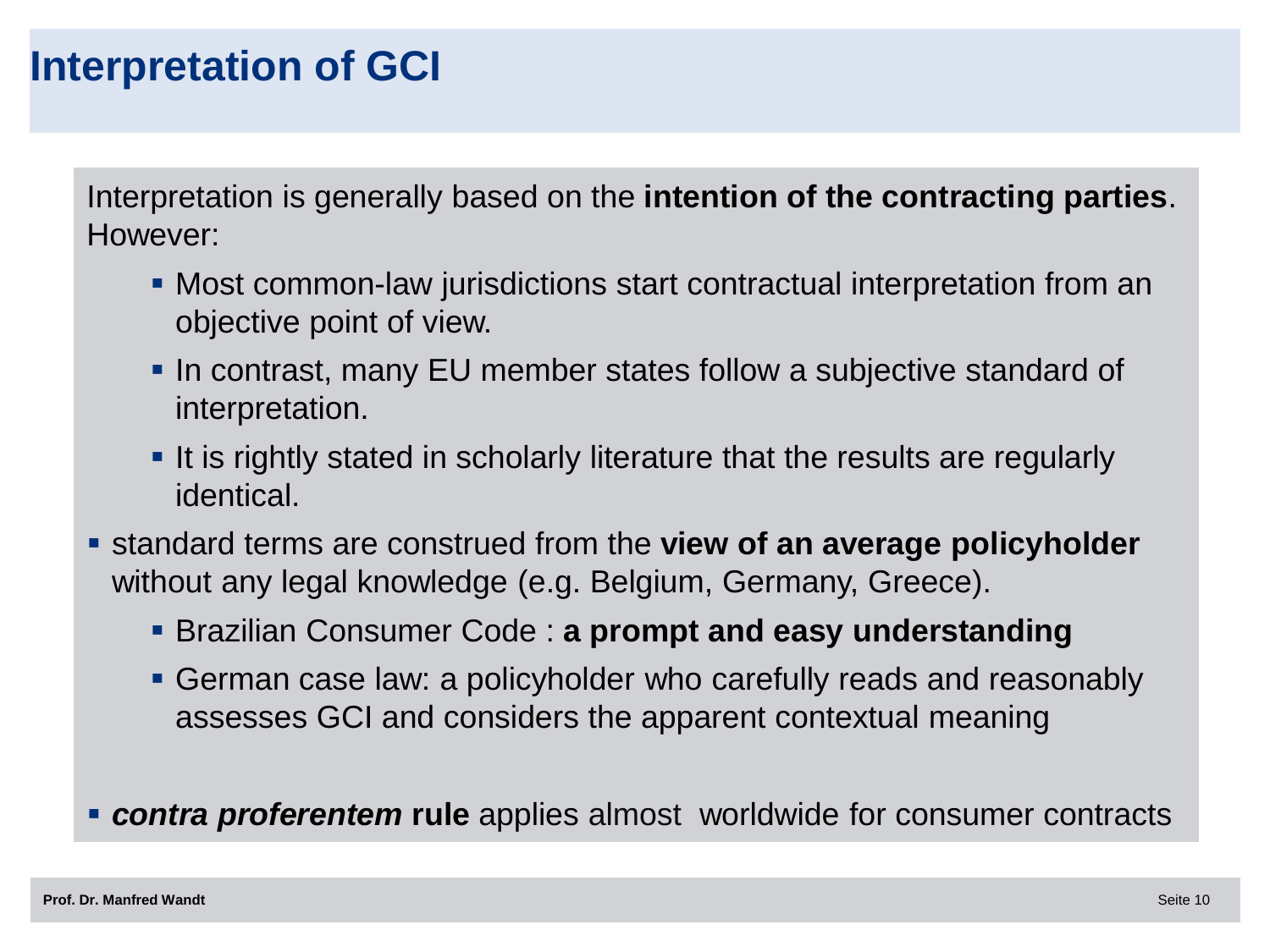# **Judicial control of GCI**

#### **control of the material validity**:

 a particular term is ineffective if, contrary to the requirement of good faith, it causes a significant imbalance in the parties' rights and obligations arising under the contract, to the detriment of the consumer.

#### **control of transparency**

 only minimum harmonization by the 1993 EC directive on unfair terms in consumer contracts

#### **scope of judicial control**

- **numany countries: without restrictions**
- English law exempts any description of the insured event and any exclusions
- German law exempts only the **core terms** of the contract without which the contract cannot be performed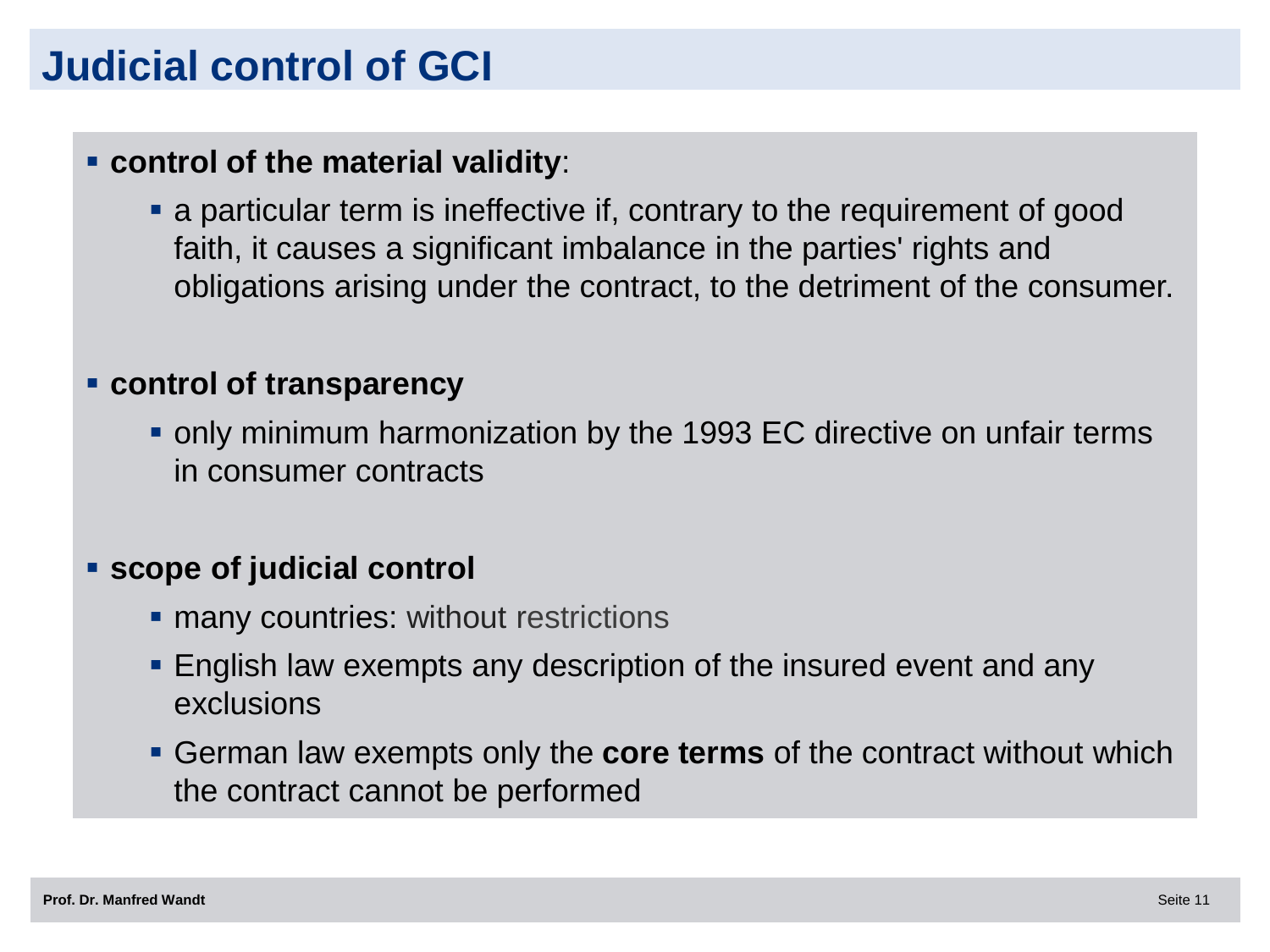# **Statutory requirements concerning the language to be used**

- contract terms must be drafted in the **official national language** (e.g. Greece, Hungary (life assurance contract), New Zealand, South Korea, Turkey).
	- **Turkey**: "Foreign words shall not be used in insurance contracts. Principally, the translation of foreign words shall be used as determined by the Turkish Language Institute." *(*Article 11 para. 5 Insurance Activities Act)
	- **Taiwan**: The wording in the sales material must contain Mandarin Chinese …. English terminologies and notes should be added if necessary." (Article 2 (3) of the Guidelines on Disclosing Information of Investment-linked Insurance)

 many countries alternatively permit the use of the **language agreed by the contracting parties** (e.g. Belgium, France, Germany, Taiwan)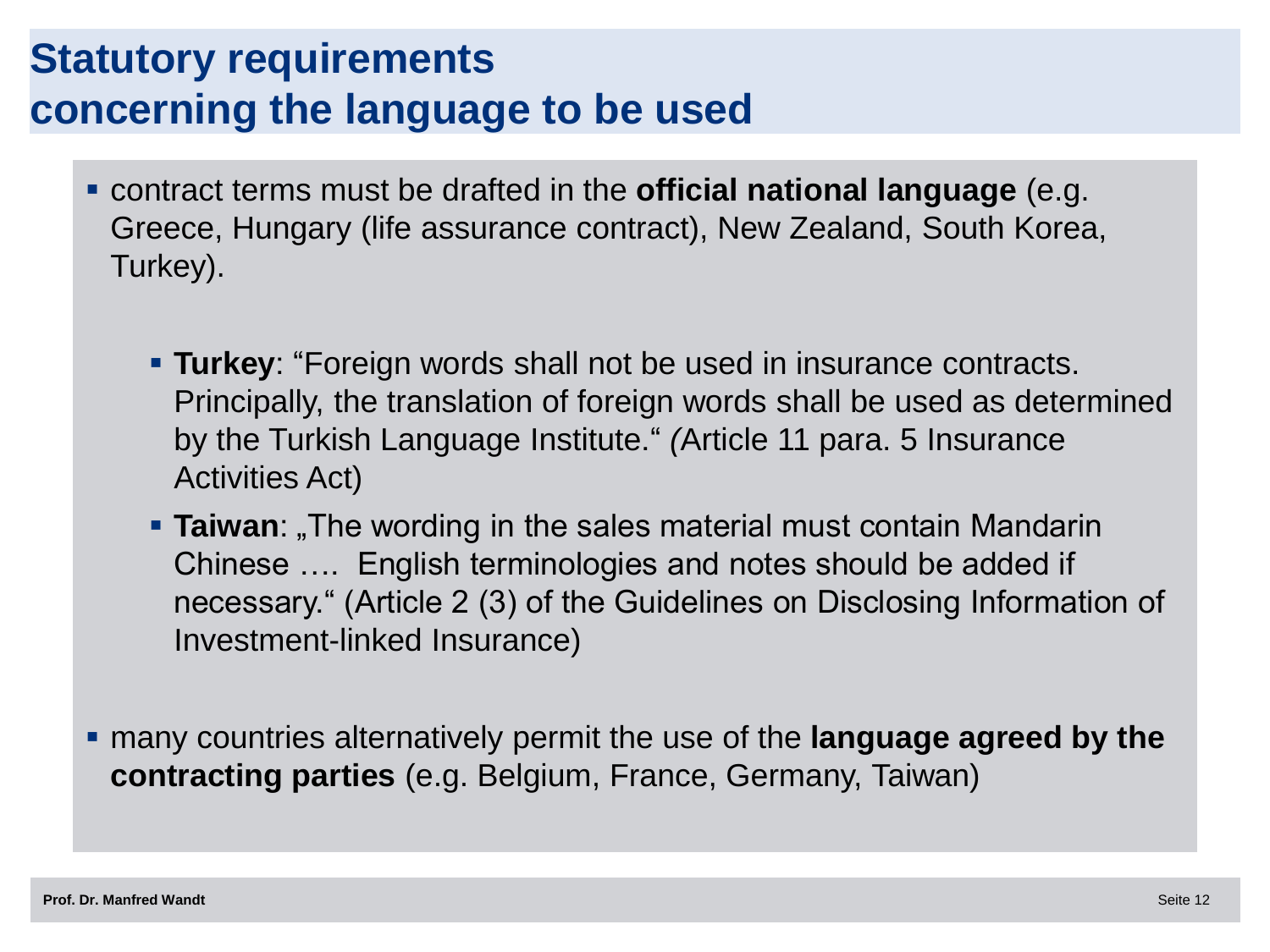## **Statutory requirements concerning font-design**

- **general provisions**: e.g. standard terms "to be printed in a clear and legible manner" (Greece) or "written ... with noticeable and readable characters" (Brazil).
- **specific provisions** for font design: **font size, bold print, block letters**
- **Turkey**: consumer contracts must be written in bold print and not less than **12 points** (Consumer Protection Law).
- **N.Y.**: policy … not less than **10 point type** (Insurance LAW § 3102 (1) (E))
- **France**: a policy clause that stipulates exclusions shall be valid only if it appears in **very clear print** (bold, block letters, etc) [Insurance Code]
- **South Korea**: contract terms shall be written in Korean using plain and standardized terminology, indicating the material sections **marked in alternative colors, bold and large fonts** (Standard Terms Act)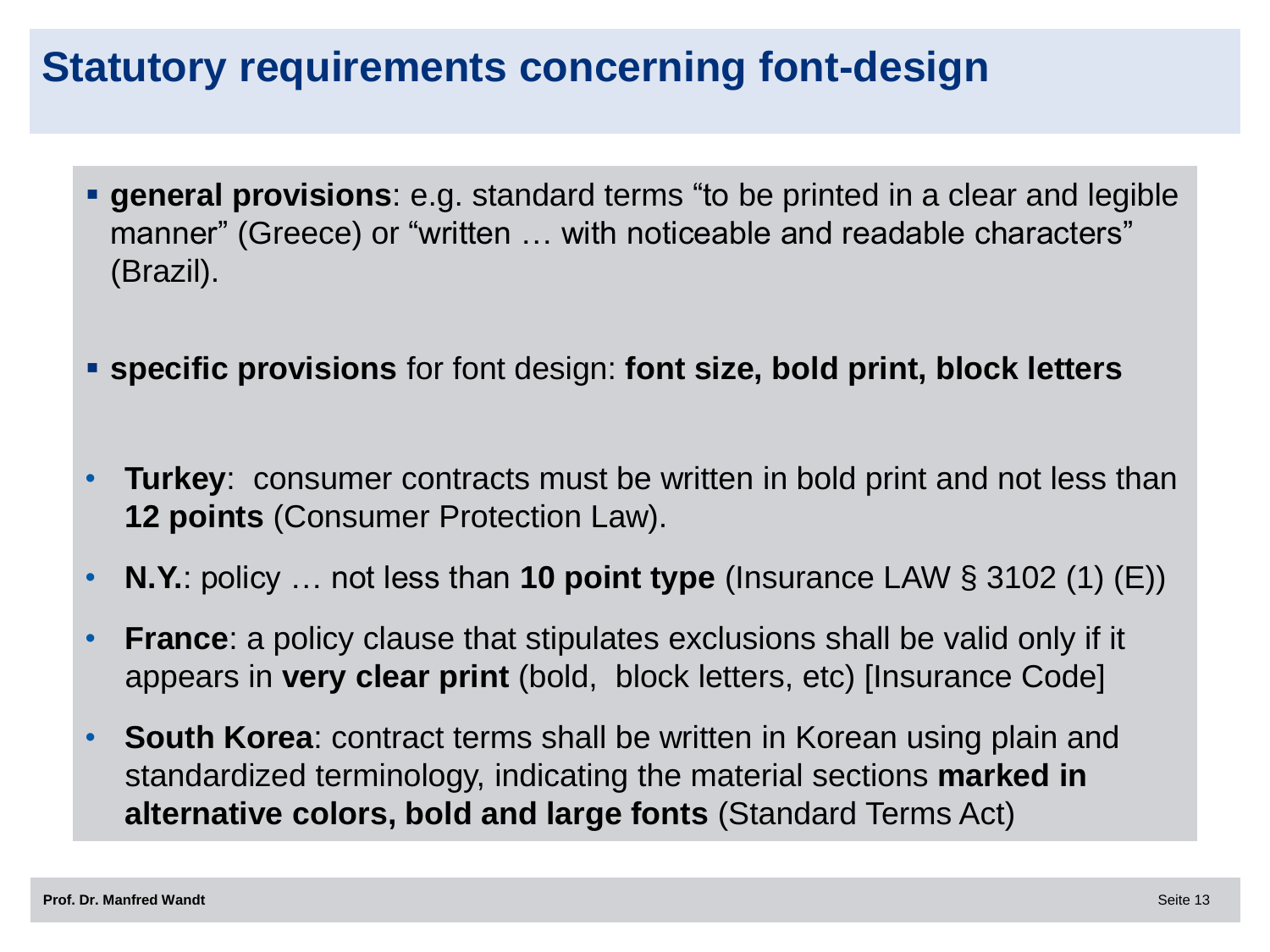#### **contract law:**

some laws provide for specific requirements concerning document-design.

**Greece**: GCI must be printed not only in a clear and legible manner but also **in a prominent position** on the contract document (Law 2251/1994)

**Insurance supervision law, e. g.**

**Hungaria**: the format of documents (including GCI) must be **easy-to-read format** and **well structured**, and include a table of contents (nonbinding guideline of the Supervisory Authority on the consumer information to be provided by financial service providers).

**Hong Kong:** the policy / contract should be designed and presented with the aim of aiding comprehension by the individual private insured (Code of Conduct for Insurers).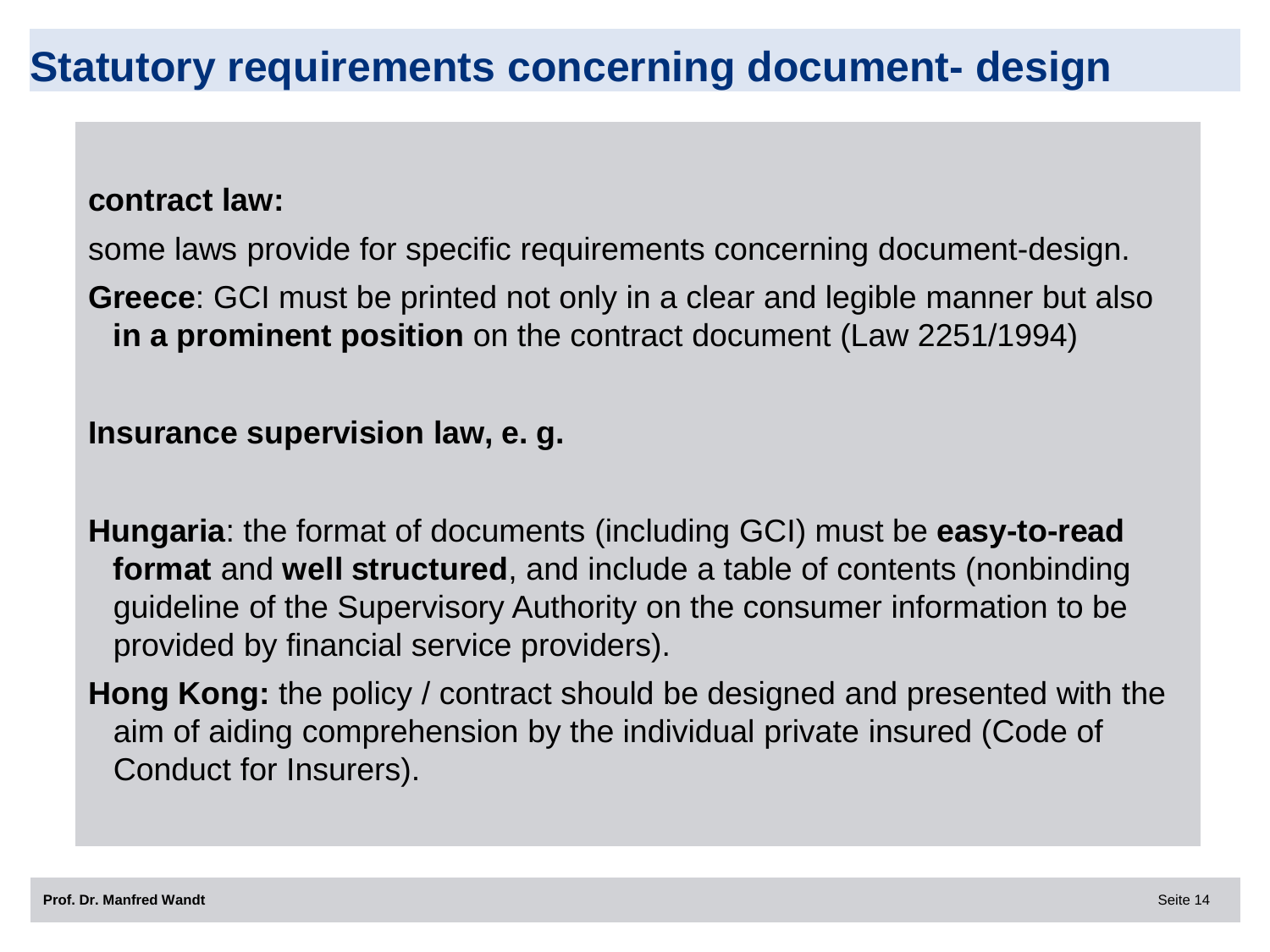### **Comprehensibility: legal provisions and case law**

### **Intelligibility of language, esp. terminology**

- plain, intelligible language (e. g. Denmark, France, South Korea, South Africa, Turkey).
- specific provisions on the intelligibility of exclusion clauses (e. g. Brazil: "clauses … shall bear easily visible characters thus allowing a **prompt and easy understanding)**

### **Comprehensibility within the context**

It is only rarely that provisions explicitly address the contextual meaning.

**In Israel:** any condition or exclusion to the liability of the insurer shall be specified in the policy **close to the subject to which it relates** (or be indicated therein with special emphasis) [sec. 3 ICA] .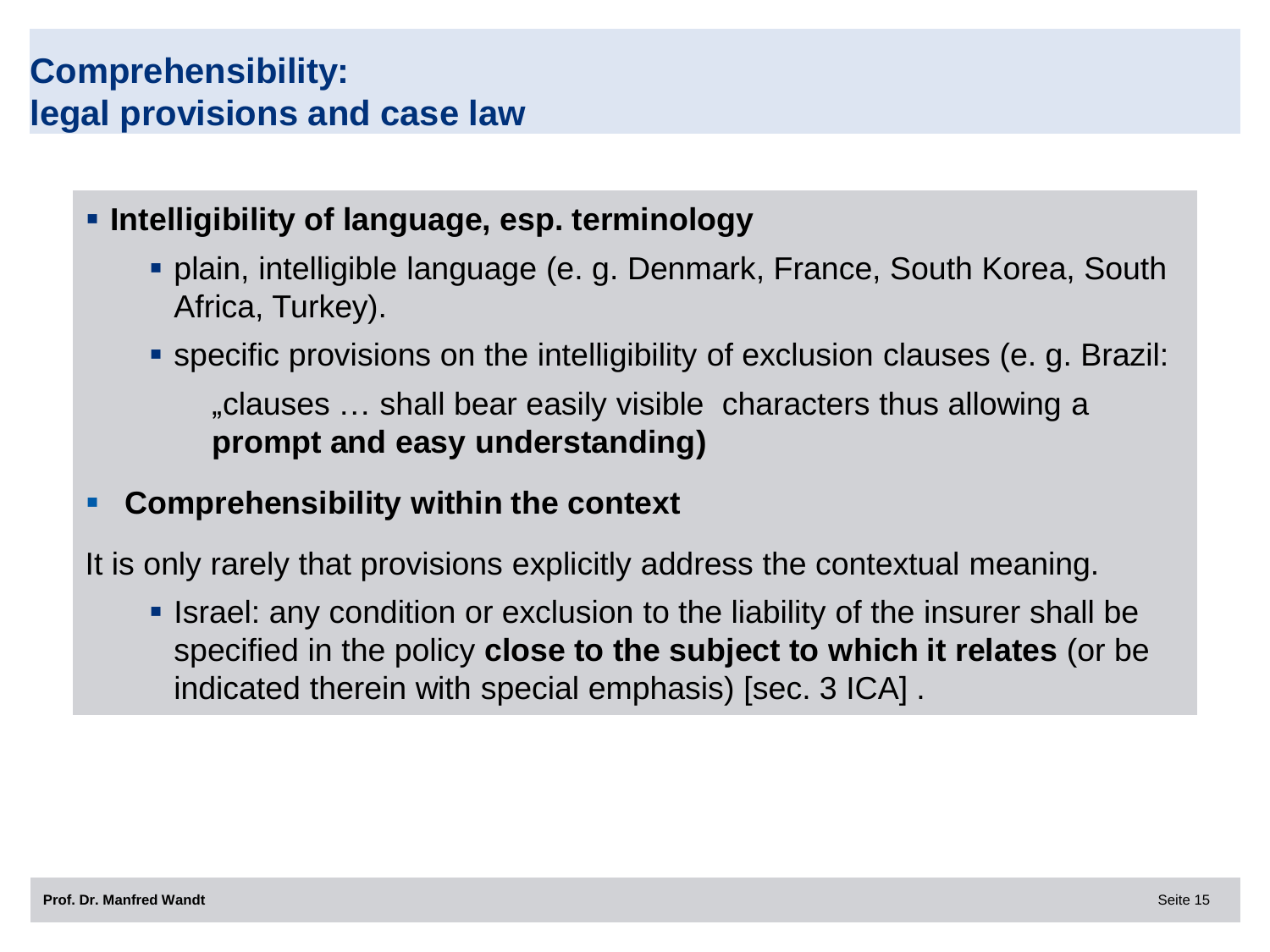# *definiteness, unambiguity and completeness of GCI*

### *Unambiguity*

- priority of the *contra proferentem rule*
- **Supplementary control of transparency**
- An unambiguous rule may be considered unclear and *vice versa.*

**France**: exclusions must be "formal", which means that they must be perfectly clear (Insurance Code)

**Switzerland**: any restriction must be expressed in "precise, unequivocal" language (ICA 1908)

#### *completeness*

 German Federal Court of Justice: an understandable term has to be complete insofar as it should reveal the economic disadvantages and burdens as far as it is reasonable.